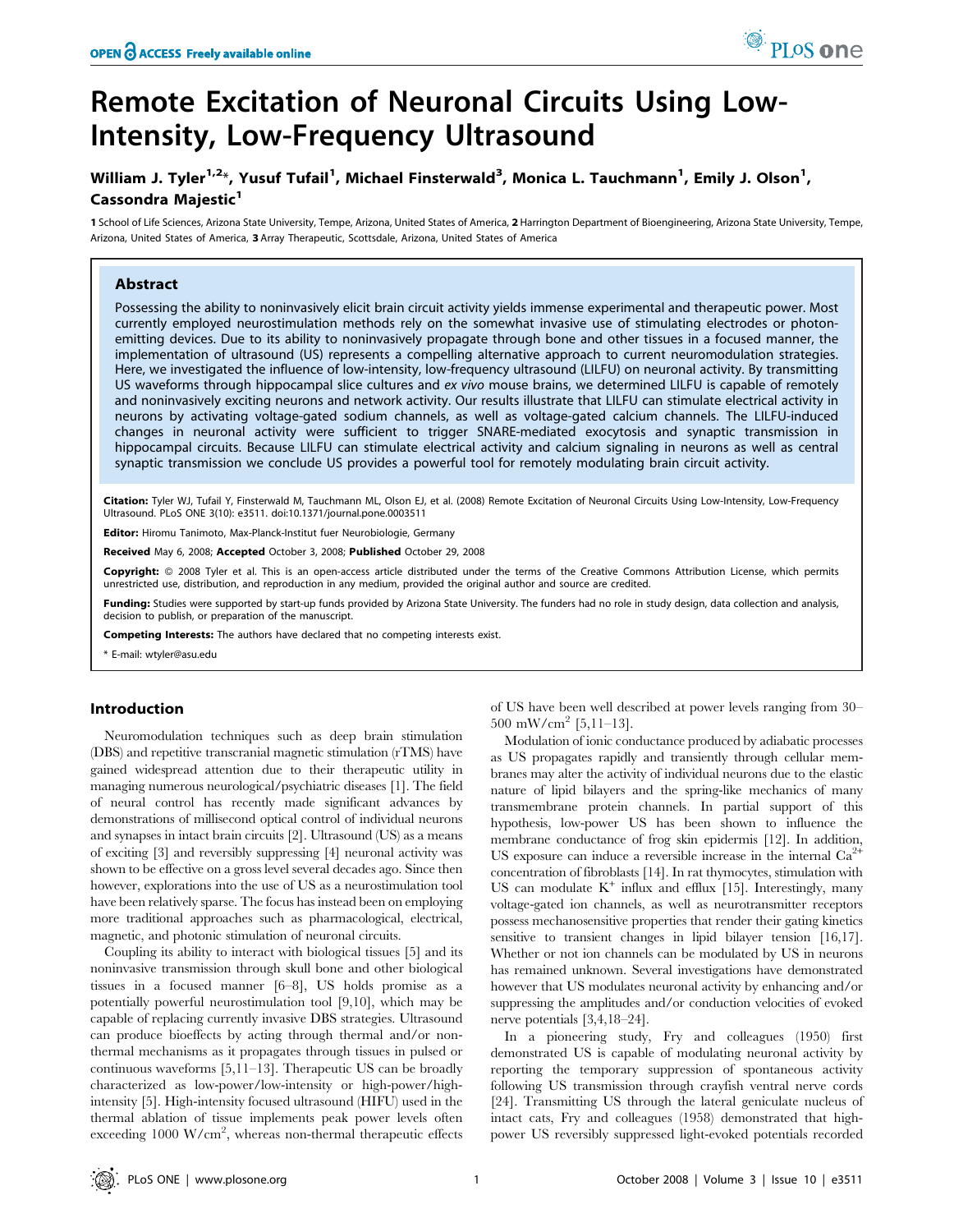in the visual cortex [4]. Rinaldi and colleagues (1991) demonstrated that 2.5 to 15 min irradiation of hippocampal slices with 0.75 MHz US (temporal average intensity;  $I_{TA} \sim 80 \text{ W/cm}^2$ ), significantly reduces the amplitude of evoked potentials in CA1 pyramidal neurons. In the dentate gyrus of hippocampal slices, focused US pulses have been shown to both enhance and suppress electrically evoked field potentials [21]. In cat saphenous nerve bundles it has been demonstrated that focused US is capable of differentially effecting  $A\delta$ - and C-fibers depending on the intensity and duration of US irradiation [23]. In excised frog sciatic nerve bundles, Tsui and colleagues (2005) reported that a temporal average intensity of  $1 \text{ W/cm}^2$  continuous wave (5 min) US (3.5 MHz) increased the amplitude of compound action potentials (CAP), while both 2 and 3 W/cm<sup>2</sup> intensities decreased CAP amplitudes. Mihran and colleagues (1990) also reported differential excitatory and inhibitory effects of US on frog sciatic CAPs using relatively short irradiation times by delivering  $500 \mu s$  US pulses (2.0–7.0 MHz) with peak intensities ranging from 100– 800 W/cm<sup>2</sup> . Direct activation of the cat auditory nerve has been achieved in vivo using 5-MHz US pulses (68  $\mu$ sec; ~30 W/cm<sup>2</sup>) [22]. In human subjects, focused US pulses have been shown to activate deep nerve structures in the hand by differentially producing tactile, thermal, and pain sensations [3].

Although numerous intriguing studies examining the influence of US on neuronal activity have been conducted, these previous investigations have implemented high-intensity US, which can destroy nervous tissue. Thus, we decided to investigate the influence of low-intensity ultrasound on neuronal activity. Most of the prior investigations examining the effect of US on neuronal activity also used high-frequency  $US \geq 1$  MHz; for exceptions see [3,20,21]), which has larger attenuation coefficients compared to lower frequency ultrasound. Medical diagnostic US typically operates from 1 to 15 MHz while therapeutic US is usually conducted using acoustic frequencies around 1 MHz [11]. We chose to pursue our investigations here using low-frequency US (0.44–0.67 MHz) since both mathematical models and experimental data indicate the optimal gain between transcranial transmission and brain absorption for US is  $\sim 0.60-0.70$  MHz [25,26]. Detailed cellular investigations into the influence of US on neuronal activity are lacking and the mechanisms underlying US modulation of neuronal activity remain unknown. By optically monitoring changes in ionic conductance in individual neurons and synaptic transmission from individual release sites we investigated the influence of low-intensity, low-frequency ultrasound (LILFU) on central nervous system activity.

#### Results

# LILFU activates voltage-gated sodium channels in neurons

We transmitted LILFU waveforms through hippocampal slice cultures from remotely positioned tissue-matched piezoelectric (PZT) transducers (Figure 1A). We constructed LILFU waveforms by repeating US tone bursts at variable pulse repetition frequencies (Figure 1B). Measured using a needle hydrophone a points in the recording chamber, which corresponded to slice positions (Figure S1), the predominant LILFU waveform used in our studies (LILFU-1) had a pulse average intensity (IPA) of 2.9 W/cm<sup>2</sup> and a temporal average intensity ( $I_{TA}$ ) of 23 mW/ cm<sup>2</sup> . Figure 1C illustrates a typical pressure wave obtained for a single US tone burst used in the construction of LILFU-1.

By imaging organotypic hippocampal slice cultures bath-loaded with the  $Na<sup>+</sup>$  indicator CoroNa Green AM [27], we found LILFU-1 triggered Na<sup>+</sup> transients in hippocampal CA1 pyramidal neurons  $(\Delta F/F_0 = 0.05 \pm 0.006, n = 24, 6$  slices; Figure 2A). Addition of the voltage-gated Na+ channel pore blocker tetrodotoxin (TTX;  $1 \mu m$ ), blocked Na<sup>+</sup> transients evoked by LILFU-1 (Figure 2A). These observations indicate that LILFU-1 increased the  $Na<sup>+</sup>$  conductance in hippocampal neurons by stimulating the opening of voltage-gated Na<sup>+</sup> channels. We next aimed to determine if LILFU waveforms were also capable of triggering action potentials in CA1 pyramidal neurons. Indeed, we observed single action potentials in response to



Figure 1. Generation and propagation of LILFU waveforms through neuronal tissue. (A) General experimental configuration implemented to transmit LILFU waveforms through slice cultures while optically monitoring neuronal activity. (B) Graphical illustration of some of the variables involved in constructing LILFU waveforms. These variables include acoustic frequency (f), the number of acoustic cycles per tone burst (c/tb), tone burst duration (TBD), pulse repetition frequency (PRF), and number of tone bursts per stimulus (Ntb). (C) Acoustic pressure wave (left) produced by a typical US tone burst consisting of 10 acoustic cycles at f=0.44 MHz and FFT of this US tone burst (right). For the construction of our primary US stimulus waveform (LILFU-1), we used a linearly sweeping PRF by repeating the illustrated tone burst from 0–100 Hz over a 5 sec period. doi:10.1371/journal.pone.0003511.g001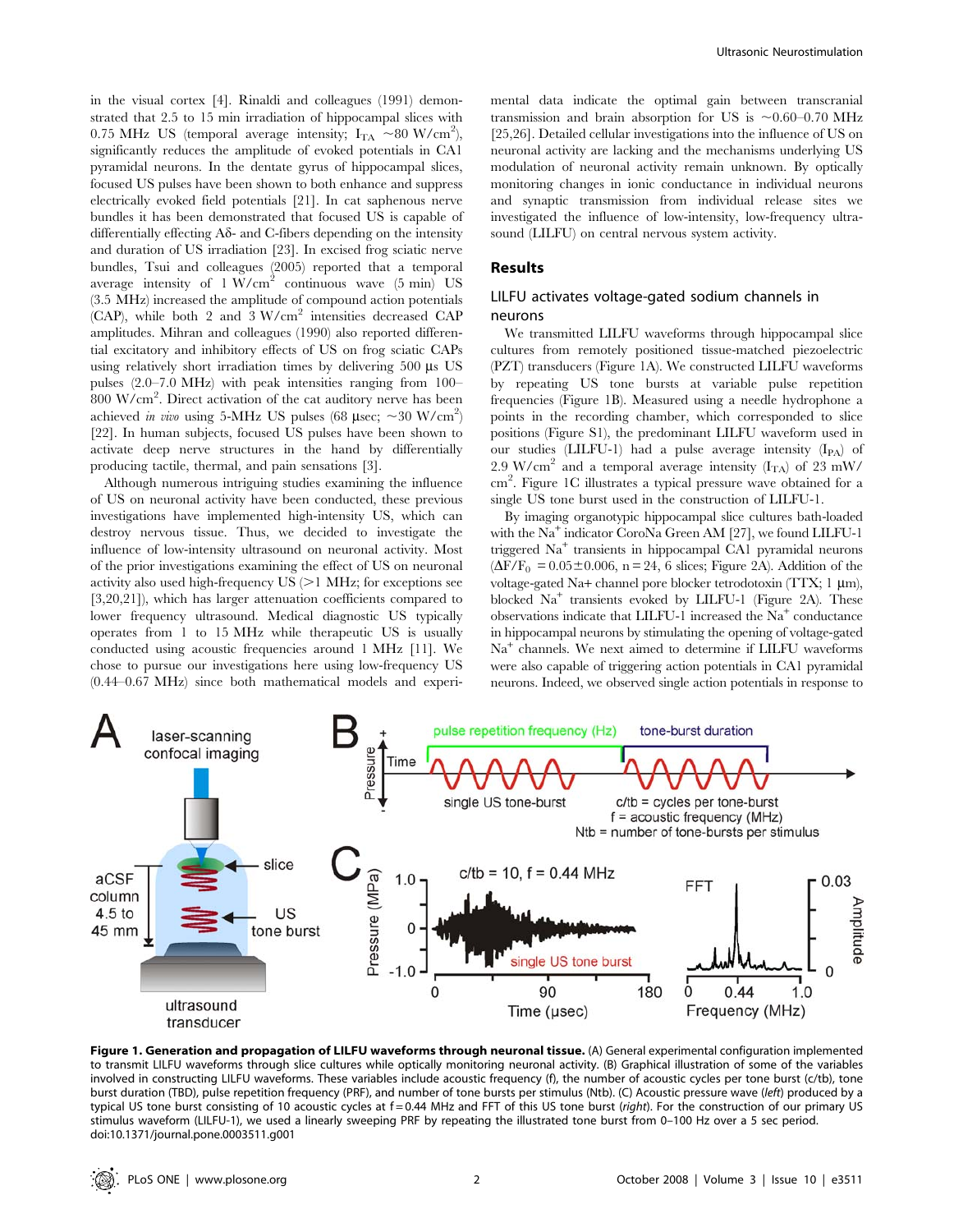

Figure 2. LILFU stimulates sodium transients mediated by voltage-gated sodium channels in hippocampal neurons. (A) Confocal image (left) of a slice culture loaded with CoroNa Green AM. Hippocampal regions CA1 stratum pyramidale (SP) and stratum radiatum (SR) are illustrated. Individual (black) and averaged (color) Na<sup>+</sup> transients (right) triggered in CA1 pyramidal neuron somas by LILFU-1 under control conditions and in the presence of TTX. (B) Voltage trace of membrane voltage in response to five US tone bursts delivered at a PRF of 10 Hz during whole-cell current clamp recordings of a CA1 pyramidal neuron. (C) Neuronal membrane integrity is preserved following chronic in vitro stimulation with LILFU. Confocal images of CA1 pyramidal neurons from hippocampal slice cultures prepared from thy-1-YFP mice. The images shown are from a control slice culture (left) and a slice culture following chronic stimulation (right) with LILFU-1 every 8 min for 48 h (360 LILFU-1 stimuli). (D) Similar to (C), but higher magnification images of regions in CA1 SR, which more clearly illustrate the presence of fine membrane structures such as dendritic spines for control (top) and chronic LILFU stimulation conditions (bottom). doi:10.1371/journal.pone.0003511.g002

the delivery of individual LILFU tone bursts during whole-cell current clamp recordings of CA1 pyramidal neurons ( $n = 4$ , 4 slices; Figure 2B). We determined however, whole-cell electrophysiological approaches were not very useful in studying the influence of US on neuronal activity since electrode resonances typically cause the loss of whole-cell seals during stimulation with LILFU. Thus, we continued our investigations using standard optophysiological approaches.

Cavitation is one of the best studied non-thermal effects of US on biological tissue [13,28]. Acoustic cavitation can occur when the intensity of US is sufficient to induce the resonation, expansion, and collapse of gas bodies present in some biological tissue. These microexplosions can influence membrane porosity [12,13]. Monitored using optical microscopy during LILFU stimulation, we did not observe cavitation in our studies. Additionally, at the acoustic intensities used in our studies, we did not observe other evidence of membrane damage produced by LILFU stimulation. To examine the effect of LILFU on membrane integrity, we chronically stimulated slice cultures prepared from thy-1-YFP mice [29] with LILFU-1 every 8 min for 36–48 hours. We observed no difference in the membrane structures of  $YFP<sup>+</sup>$  neurons undergoing chronic stimulation compared to unstimulated controls  $(n = 9$  slices each; Figure 2C, 2D).

# LILFU stimulates voltage-dependent calcium transients in neurons

To determine if LILFU waveforms were capable of activating  $Ca<sup>2+</sup>$  transients, we bath-loaded slice cultures prepared from wildtype mice with the  $Ca^{2+}$  indicator Oregon Green 488 BAPTA-1 AM (OGB-1 AM) and Sulforhodamine 101 (to differentiate between neurons and glial cells) as previously described [30]. We found that LILFU-1 activated  $Ca^{2+}$  transients in both hippocampal pyramidal neurons  $(\Delta F/F_0 = 1.14 \pm 0.10, n = 61, 10$  slices) and glial cells  $(\Delta F/F_0 = 1.40 \pm 0.12, n = 55, 10$  slices; Figure 3A and Video S1). Highlighting temporal specificity, stimulation with more brief LILFU waveforms  $(f = 0.44 \text{ MHz}, \text{TBD} = 0.18 \text{ msec},$  $c/tb = 80$ , PRF = 10 Hz, and Ntb = 3), elicited neuronal Ca<sup>2+</sup> transients ( $\Delta F/F_0$  = 0.38 ± 0.02, n = 24, 5 slices) with faster kinetics as expected (Figure 3B). In response LILFU stimulation, we observed that  $Ca^{2+}$  transients could be repeatedly obtained from neurons across multiple LILFU stimulation trials (Figure 3B). While we primarily focused on small regions of interest during stimulation, when we imaged large fields of view we observed that approximately 30% of the neurons respond to LILFU-1. Stimulation with LILFU-1 also induced presynaptic  $Ca^{2+}$ transients in en passant boutons located in CA1 SR  $(\Delta F)$  $F_0 = 0.76 \pm 0.07$ , n = 31 from 4 slices; Figure 3C). Addition of  $Cd^{2+}$  (500 µM) nearly abolished OGB-1 signals in response to LILFU-1, indicating  $Ca^{2+}$  transients triggered by LILFU are primarily mediated by voltage-gated  $Ca^{2+}$  channels (Figure 3D). Likewise, the addition of TTX blocked  $\sim 85\%$  of the OGB-1 signal produced by LILFU-1 (Figure 3D). Residual  $Ca^{2+}$  transients not blocked by  $Cd^{2+}$  or  $TTX$  are likely to involve other hippocampal neuron  $Ca^{2+}$  sources such as NMDA or TRPC1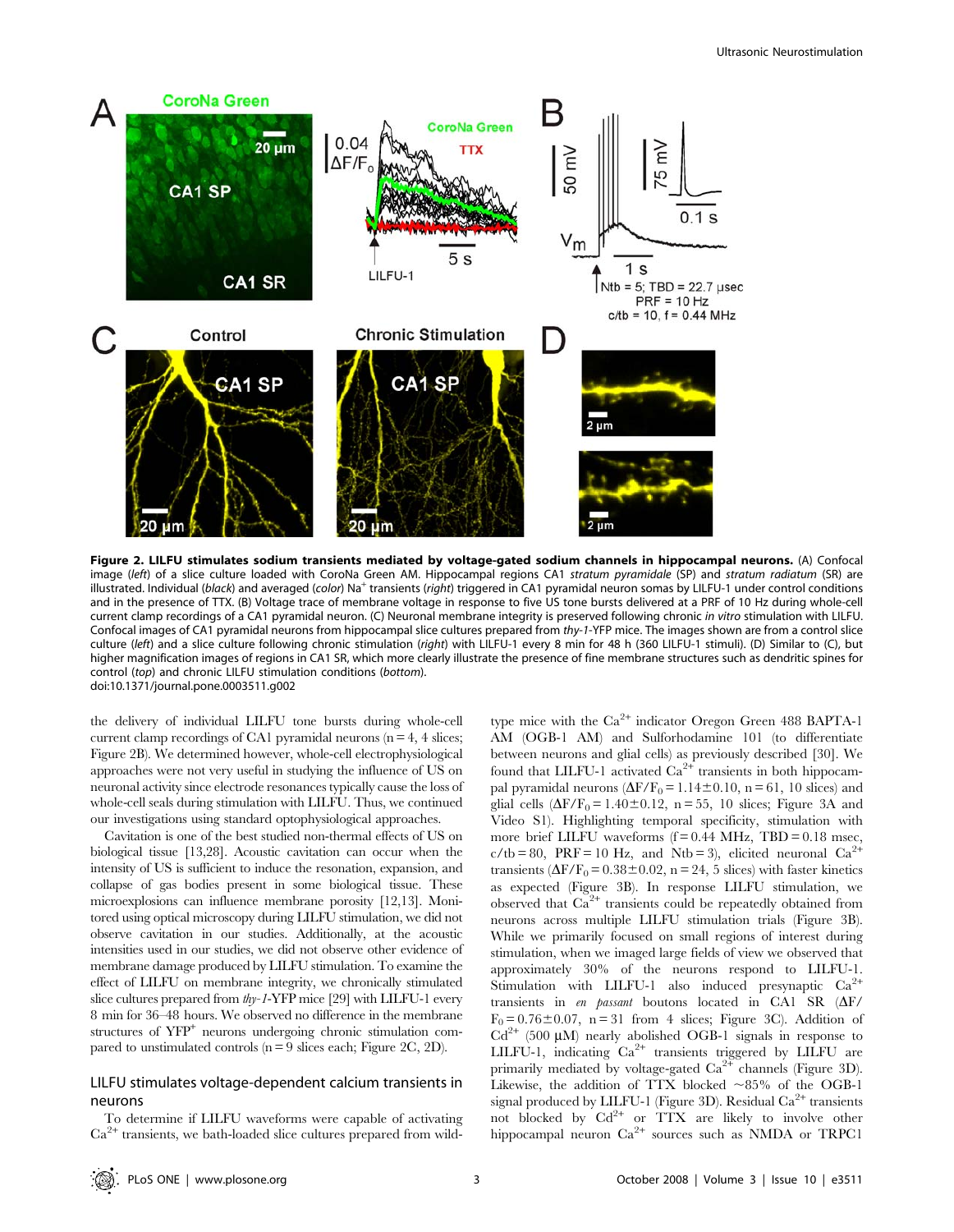

Figure 3. LILFU triggers voltage-dependent somatic and presynaptic Ca<sup>2+</sup> transients in neurons. (A) Confocal image (left) of a slice culture loaded with OGB-1 AM (green) to monitor  $Ca^{2+}$  activity and Sulforhodamine 101 (red) to identify glial cells (yellow). Representative LILFUtriggered Ca<sup>2+</sup> transients observed in the somas of neurons and glial cells are illustrated (right). (B) Individual (black) and averaged (green) Ca<sup>2</sup> transients observed in the somas of neurons in response to a brief LILFU waveform. The histogram (inset) illustrates trial 1 normalized mean Ca<sup>2+</sup> transient amplitudes in response to repeated trials of LILFU stimulation (n = 19 cells from 3 slices). (C) Confocal image (left) of a slice culture loaded with OGB-1 AM illustrating en passant boutons located in CA1 SR. Individual (black) and averaged (green) presynaptic Ca<sup>2+</sup> transients (right) produced by stimulation with LILFU-1. (D) Averaged somatic Ca<sup>2+</sup> transients obtained from neurons under control conditions or in the presence of either TTX  $(n = 36$  from 4 slices) or  $Cd^{2+}$   $(n = 30$  from 4 slices) in response to stimulation with LILFU-1. doi:10.1371/journal.pone.0003511.g003

receptors, which is consistent with both channels possessing mechanosensitive properties [31,32] and being expressed in hippocampal neurons.

We were able to observe  $Ca^{2+}$  transients in response to pulsed US even when transducers were placed as far as 45 mm away from slices ( $n = 5$ ; data not shown). Similar to water and aqueous buffers, soft biological tissues (including brain) have relatively low acoustic absorption coefficients. Therefore, we sought to determine if LILFU propagated through whole brain tissue was also capable of stimulating neuronal activity. We imaged OGB-1 signals on the dorsal superficial surface of ex vivo brains  $(n = 3)$ obtained from wild-type adult mice while transmitting LILFU waveforms through their ventral surfaces (Figure 4A). In these ex *vivo* brain preparations, we observed  $Ca^{2+}$  transients similar to those observed in thinner and less intact slice culture preparations in response to stimulation with LILFU (Figure 4B, 4C).

# LILFU triggers SNARE-mediated synaptic vesicle exocytosis and synaptic transmission

To investigate the influence of LILFU on synaptic transmission we focused on studying a well-characterized synapse in the mammalian central nervous system, the hippocampal CA3-CA1 synapse. We transmitted LILFU waveforms through hippocampal slice cultures prepared from *thy-1*-synaptopHluorin (spH) mice [33]. The pH-dependent optical probe of synaptic vesicle

exocytosis spH reflects neurotransmitter release through an increase in fluorescence when protons are released from synaptic vesicles during fusion [34]. Transmission of LILFU-1 through slices triggered synaptic vesicle exocytosis producing a  $\Delta F_{spfH}$  of  $18.52 \pm 2.2$ % at individual release sites (n = 148 from 15 slices) in CA1 stratum radiatum, which primarily represent CA3-CA1 synapses (Figures 5A, 5B and Video S2). We identified several other LILFU waveforms, which were also effective at triggering synaptic vesicle release (Table S1). For example, a LILFU waveform composed of different US tone bursts  $(f=0.67 \text{ MHz}, \text{TBD} = 74.5 \text{ msec}, \text{ c/}$ tb = 50,000; Figure 5C) delivered at  $PRF = 10$  Hz with Ntb = 5 also stimulated synaptic vesicle release  $(\Delta F_{\rm spf} = 12.86 \pm 2.6\%$ , n = 74 from 6 slices; Figure 5D). Figure 5E illustrates spH responses obtained as a function of acoustic intensity across several different LILFU waveforms used in this study. To more specifically examine excitatory CA3-CA1 hippocampal synapses, we implemented a DiOlistic labeling approach [35] to visualize dendritic spines on CA1 apical dendrites in thy-1-spH slices cultures. Indeed, LILFU-1 stimulated synaptic vesicle release in this population of spine synapses (Figure 6).

Hyperosmotic shock produced by application of sucrose to hippocampal synapses is capable of stimulating the release of a small pool of primed synaptic vesicles ( $\sim$ 10 vesicles) in a Ca<sup>2+</sup>independent manner and is thought to occur from mechanical processes [36]. Due to the nature of mechanical energy conferred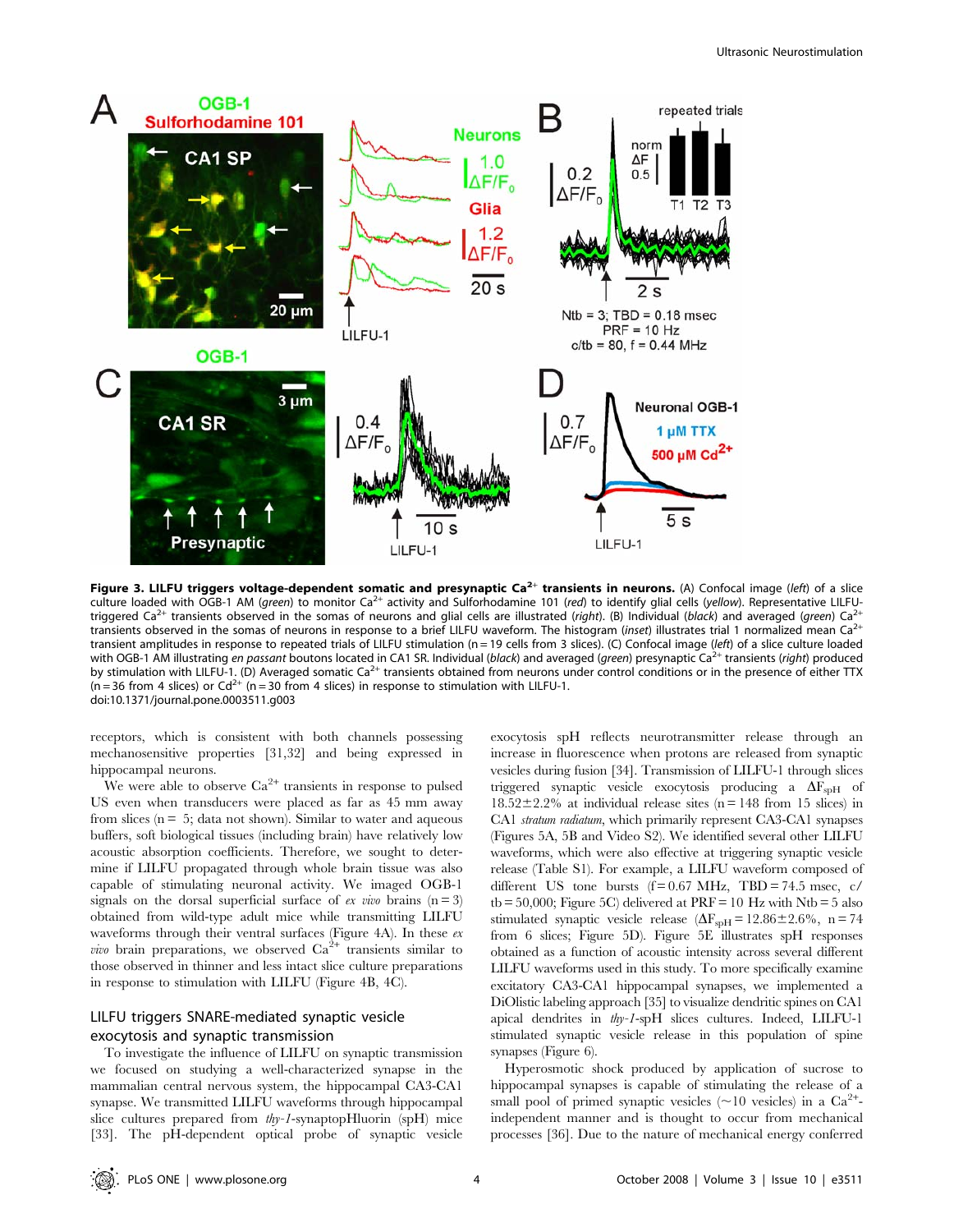

Figure 4. LILFU waveforms transmitted through whole brains are capable of stimulating calcium transients. (A) Illustration of basic experimental procedure we developed to transmit LILFU waveforms through whole ex vivo brains prepared from adult wild-type mice and bathloaded with OGB-1 AM. As depicted, LILFU waveforms were transmitted from the ventral surface of the brain through the tissue to the dorsal surface where we performed confocal imaging. (B) Individual (black) and averaged (green) Ca<sup>2+</sup> transients observed in the somas of cells on the dorsal surface of an ex vivo brain in response to stimulation with LILFU-1, which was transmitted through the brain from the ventral surface. (C) Confocal images illustrating OGB-1 loaded cells on the dorsal surface of the brain. The image on left illustrates cells during baseline, while the image on the right illustrates cells two-seconds after stimulation with LILFU-1 ensued. doi:10.1371/journal.pone.0003511.g004

by acoustic waves, we questioned whether some part of the synaptic vesicle release we observed in response to LILFU might be due to mechanical interactions on vesicle release machinery or between the lipid bilayers of active zones and synaptic vesicles. Since hypertonic sucrose application is still capable of triggering neurotransmitter release at hippocampal synapses lacking the SNARE-protein SNAP-25 [37], we aimed to determine if LILFU-1 was capable of stimulating neurotransmitter release after cleaving SNAP-25 by treating slice cultures with botulinum neurotoxin type-A (BoNT/A; 24–36 h). Indicating that pulsed US-induced exocytosis is SNARE-mediated and not likely due to mechanisms similar to those produced by hyperosmotic shock, treatment of slice cultures with BoNT/A nearly abolished spH responses produced by LILFU-1 stimulation (Figure 5F).

Addition of TTX almost completely blocked vesicular release in response to LILFU-1 highlighting the importance of  $Na<sup>+</sup>$ conductance and action potentials in LILFU-triggered synaptic vesicle release (Figure 5F). Blocking excitatory network activity with CNQX (20  $\mu$ M) and APV (100  $\mu$ M) reduced the  $\Delta F_{spf}$  by  $\sim$ 50% compared to controls indicating that LILFU stimulates synaptic transmission (network activity) and not merely exocytosis (Figure 5F). Interestingly, the kinetics and amplitudes of LILFUtriggered spH signals were nearly identical to those obtained in response to electrical stimulation of CA3 Schaffer collaterals using monopolar electrodes (Figure 5G), as well as those spH responses previously reported [33,38]. Since spH typically produces a  $\Delta F$  of  $\sim$ 1–2% per released vesicle [38,39], we estimated LILFU-1 to stimulate the release of  $\sim$ 15 vesicles per release site.

#### **Discussion**

In this study we tested whether LILFU was capable of directly stimulating the activity of neurons in the central nervous system. We made several novel observations in our study. From a mechanistic view, we observed that US stimulates neuronal activity at least partially by triggering voltage-gated  $Na<sup>+</sup>$  transients and voltage-dependent  $Ca^{2+}$  transients. We further observed the US-induced changes in neuronal activity were sufficient to trigger SNARE-mediated synaptic vesicle exocytosis and synaptic transmission at central synapses thereby driving network activity.

The mechanisms underlying US activation of voltage-sensitive channels in neurons are presently unknown. We postulate however the mechanical nature of US and its interactions with neuronal membranes leads to the opening of mechanically sensitive voltagegated channels. Supporting this hypothesis, we observed that TTX a voltage-gated Na<sup>+</sup> channel pore-blocker attenuated LILFU-triggered Na<sup>+</sup> transients. Further, many voltage-gated Na<sup>+</sup> channels (i.e. NaV 1.2, 1.4, 1.5, and 1.6) are known to possess varying degrees of mechanical sensitivity [16,17]. The addition of TTX also blocked a large portion of LILFU-induced  $Ca^{2+}$  transients indicating the primary action of LILFU may be on voltage-gated  $Na<sup>+</sup>$  channels. However, the addition of  $Cd^{2+}$  further reduced LILFU-activated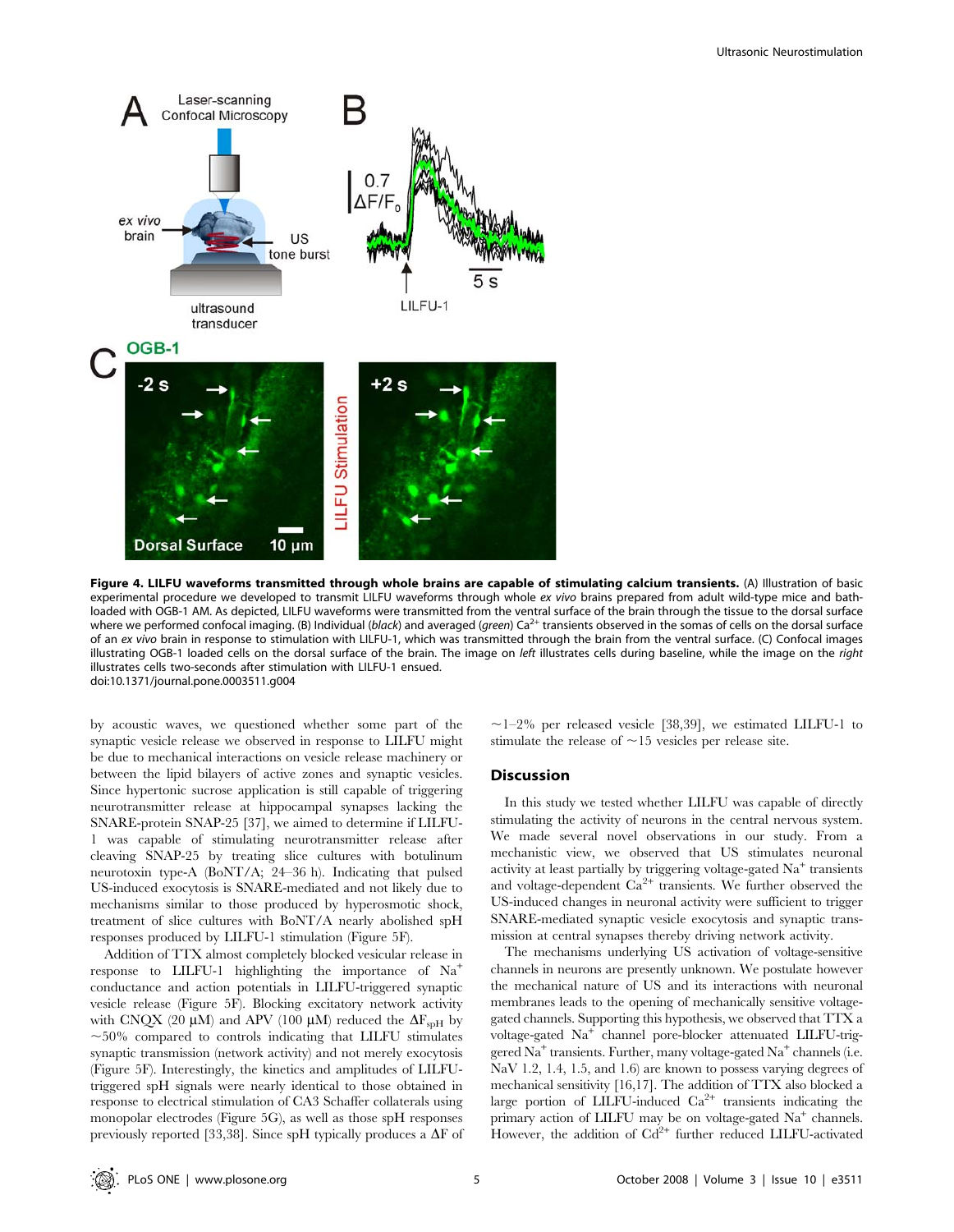

Figure 5. LILFU stimulates SNARE-mediated synaptic vesicle exocytosis and central synaptic transmission. (A) Confocal images illustrating spH signals obtained before (left) and during (right) stimulation with LILFU-1. (B) Individual (black) and averaged (green) spH signals typically obtained in response to stimulation with LILFU-1. (C) Acoustic pressure wave (left) produced by a single LILFU tone burst consisting of 50,000 acoustic cycles at f = 0.67 MHz and FFT of LILFU tone burst (right). (D) Individual (black) and averaged (green) spH signals obtained in response to stimulation with the LILFU tone burst shown in (C) delivered at a PRF = 10 Hz for 0.5 s to produce Np = 5. (E) Histogram of spH responses obtained as a function of acoustic intensity. Responses from individual experiments are indicated by black crosses while the average response is indicated by the green line. (F) Averaged spH signals illustrating the effect of CNQX+APV (n = 84 from 4 slices), TTX (n = 108 from 4 slices), or BoNT/A (n = 60 from 4 slices) on synaptic vesicle exocytosis induced by LILFU-1. (G) Averaged spH signals obtained from buttons in response to field stimulation of Schaffer collaterals with 250 AP, 50 Hz (n = 48), 100 AP, 20 Hz (n = 63), 40 AP, 20 Hz (n = 51), or by LILFU-1 (n = 148). doi:10.1371/journal.pone.0003511.g005

 $Ca^{2+}$  transients, which suggests at least some voltage-gated  $Ca^{2+}$ channels may be sensitive to LILFU. Indeed, L-type, N-type, T-type, and P-type  $Ca^{2+}$  channels have been shown to be mechanically sensitive under various conditions [16,17].

Further studies are required to identify which ion channels are sensitive to US, as well as to characterize how these channels respond to US as a function of acoustic intensity. By imaging large fields of view and monitoring the responses from large populations of neurons, we observed that LILFU-1 stimulated activity in

 $\sim$ 30% of the neurons in a given field. These observations raise several interesting issues. We question for instance whether neurons, which have been recently active, are less susceptible to US stimulation. In other words, the kinetic states of a neuron's ion channels may shape how responsive a given cell is to US stimulation. It could also be the case that recently active neurons are more responsive to US stimulation. We are currently in the process of investigating these issues. The individual properties of US waveforms (peak and temporal average intensity, tone burst/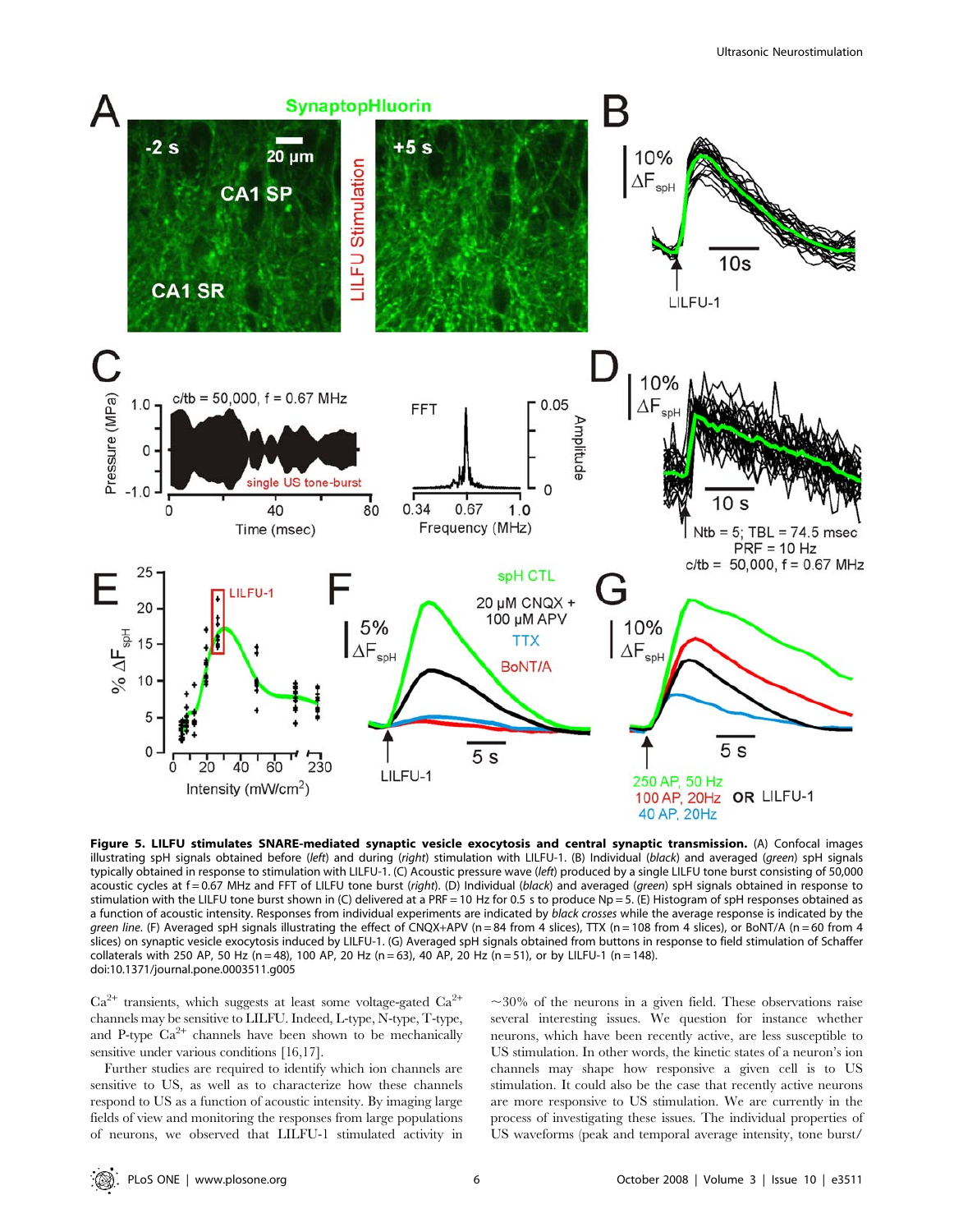

Figure 6. Influence of LILFU on putative excitatory hippocampal CA3-CA1 synapses. (A) Confocal images illustrating spH expression in CA1 SR (left) and an apical dendritic branch of a CA1 pyramidal neuron, which was labeled with Dil using a DiOlistic labeling technique (middle). The two-channel confocal image (right) illustrates putative excitatory synapses indicated by apposition of spH<sup>+</sup> puncta and dendritic spines. (B) Individual (black), mean spH (green), and mean Dil (red) signals obtained from terminals impinging on dendritic spines in response to stimulation with LILFU-1. doi:10.1371/journal.pone.0003511.g006

pulse duration, pulse repetition frequency, etc.) will also likely determine how effective a given waveform is at stimulating neuronal activity. With respect to acoustic intensity for example, we observed that US waveforms having moderate intensities were more robust in triggering synaptic transmission compared to US waveforms possessing lower or higher intensities. Future studies investigating the influence of US on neuronal activity should consider interactions among waveform parameters such as toneburst duration (pulse length), pulse repetition frequency, exposure time, acoustic frequency, and acoustic intensity. Understanding how waveform characteristics contribute to the actions of US on neuronal activity will be an important issue to resolve. One particularly interesting question is can LILFU be used in a molecularly specific manner–perhaps by inducing protein specific resonances using an optimal acoustic frequency or particular LILFU waveform?

#### Potential biohazardous effects of US

Having a long and proven safety record, US is widely used for diagnostic medical imaging, as well as in an array of noninvasive therapies [13]. Ultrasound is however quite capable of destroying biological tissues, so when employing US to stimulate neuronal activity the potential for biohazardous effects must be carefully considered. Many of the hazards associated with US stem from its ability to induce large thermal fluctuations and/or cavitational damage in soft tissues. Although many groups have previously demonstrated an effect of US on neuronal activity [3,4,18–24], these results are unique in that we found US is capable of stimulating neuronal activity at lower acoustic intensities than those previously reported. Some groups have utilized acoustic intensities as low as 1 W/cm2 to modulate neuronal activity in hippocampal brain slices [19], whereas other groups have used intensities exceeding 1000 W/  $\text{cm}^2$  to trigger peripheral pain sensations in humans [3]. In this study we implemented a range of acoustic intensities where the nonthermal effects of US have been well documented in other tissues (30–500 mW/cm<sup>2</sup>) [5,11–13]. Further, the US intensities we found sufficient for stimulating neuronal activity are below the output power limits set by the United States Food and Drug Administration for diagnostic imaging.

Due to the lack of gas bodies in most soft tissues including brain [13], we do not expect cavitation to pose significant problems when using LILFU to stimulate brain activity *in vivo*. In most soft tissues, cavitation rarely induces damage at pressures  $\leq 40$  MPa (except for lung, intestinal, and cardiac tissues in which cavitational damage can occur at pressures  $\sim$ 2 MPa due to the presence of naturally occurring gas bodies) [13]. The peak rarefactional pressure used in our studies was  $\leq$ 1 MPa. At the US power levels we studied, cavitational damage was not induced in hippocampal slice cultures. Besides the potential biohazards of acute US transmission into brain tissue, the possibility for damage arising from repeated, long-term US exposure needs to be evaluated. Few studies have examined the effects of chronic US administration on brain function. We found that chronic LILFU stimulation (36–48 h) did not alter the fine structure of neuronal membranes. Demonstrating the need for caution however, a recent study reported that repeated US exposure is capable of producing some disruption of neuronal migration in the cortex of developing mouse embryos [40].

### The effects of US on molecular signal transduction pathways

While we have studied the actions of US on neuronal activity by monitoring ionic conductance and synaptic vesicle exocytosis, we recognize US may influence signaling molecules capable of influencing neuronal function. In other tissues, the activity of several signaling molecules also present in neuronal tissues are known to be influenced by US. For example, low-intensity pulsed US stimulates TGF- $\beta$  signaling, which triggers the differentiation of human mesynchymal stem cells into chondrocytes [41]. Low-intensity pulsed US has also been shown to stimulate the production of bFGF, TGF- $\beta$ , BMP-7, VEGF, and IGF-1 [42-45]. Certainly bFGF, TGF- $\beta$ , BMP-7, VEGF, and IGF-1 have differential yet significant effects on the nervous system by affecting processes involved in synaptic transmission, neuronal growth/survival [46,47], cell fate specification, tissue patterning, axon guidance in the nervous system [48], and angiogenesis in the brain [49]. Moreover, VEGF [49,50], TGF- $\beta$  [51,52], and bFGF [46] are neuroprotective against hypoxic-ischemic injury and neurodegeneration. These observations prompt the intriguing question of whether it is possible for US to trigger these pathways in the brain or the production and secretion of growth factors such as brain-derived neurotrophic factor, neurotrophin-3, or nerve growth factor.

Additional actions on conserved cell signaling pathways further support explorations into the use of US as a neuromodulation tool. NF- $\kappa$ B is known to regulate neuronal survival and plasticity [53]. Integrin-linked kinase (ILK) and Akt are known to be important signals in establishing neuronal polarity [54]. The PI3K-Akt signaling pathway is capable of blocking cell death and promoting cell survival of many neuronal cell types [55]. Ultrasound induces cyclooxegynase-2 expression in human chondrocytes by activating the integrin/ILK/Akt/NF- $\kappa$ B/ and p300 signaling pathway [56],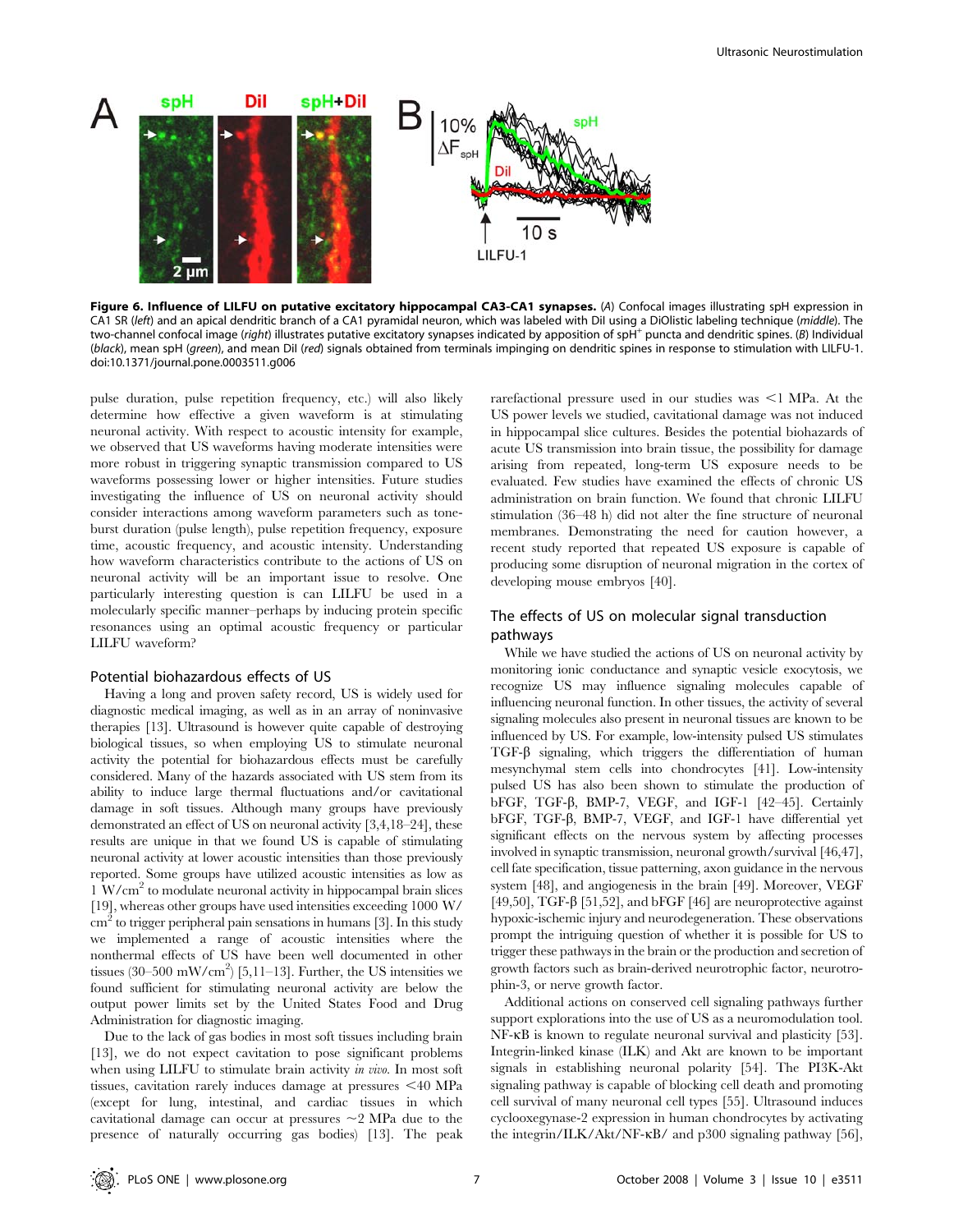while in murine osteoblasts US stimulates COX-2 expression via the integrin/FAK/PI3K/Akt and ERK signaling pathway [57]. It should be determined if US is also capable of stimulating ILK, PI3K, Akt, and or NF-kB signaling in neurons as these signaling molecules may become important targets for future ultrasonic neuromodulation strategies.

### Feasibility of delivering LILFU to intact nervous systems and brains for neuromodulation

As a tool for modulating neuronal function, US has been studied and considered across a range of uses from thermal ablation of nervous tissues to its ability to produce sensory perceptions [6,9,10]. Gavrilov and colleagues (1976) were the first to show that US is capable of activating both superficial and deep peripheral nerve structures in humans, which lead to different thermal, tactile, and pain sensations. In these studies however, US was only transmitted through soft tissues such as the skin to stimulate neuronal activity. Whether US will be effective in the noninvasive transcranial regulation of neuronal circuits in the intact nervous system remains to be determined.

Transcranial ultrasonography of the basilar artery has been shown to trigger auditory sensations in human subjects [58]. Other studies have reported similar observations in animals during delivery of transcranial US and at least one underlying mechanism is thought to involve the direct stimulation of auditory nerve fibers by US [10]. Collectively, these observations demonstrate transcranial US is capable of evoking sensory stimuli even in humans. Despite these exciting observations, the skull is a major obstacle when considering the transmission of US into intact brains for neurostimulation purposes. The skull reflects, refracts, absorbs, and diffracts US fields. Acoustic impedance mismatches between the skin, skull, and skull-brain interfaces also present a challenge for transmitting US through the skull into the intact brain. The frequency of US we chose for the construction of LILFU waveforms (0.44–0.67 MHz) represents a range where optimal gains have been previously reported between transcranial US transmission and brain absorption. Based on modeling data of transmission and attenuation coefficients, as well as experimental data examining the transmission of US through ex vivo human skulls, the optimal gain for the transcranial US transmission and brain absorption is between 0.60 and 0.70 MHz [25,26]. Based on our observations and the findings of others, it is likely that LILFU fields can be transmitted through skulls into the intact brain for gross neurostimulation purposes similar to methods using rTMS. In order to achieve targeted neurostimulation however, it will be necessary to focus LILFU fields.

It is possible to focus US fields using a variety of approaches. Pulsed US  $\leq$  1 MHz) can be focused through human skulls to points within 1 mm of intended loci using phased US transducer arrays [6,8,59]. Based on observations reported in studies designed to investigate US field focusing through human skulls [6,8,59], US may be able to confer a spatial resolution similar to those achieved by currently implemented neuromodulation strategies such as vagal nerve stimulation and DBS, which have been shown to possess high therapeutic value [1,60]. Before the feasibility of using focused LILFU for targeted neurostimulation purposes can be properly determined, future studies must directly address how focused US fields influence the activity of neuronal populations in vivo.

# Conclusions

Our observations demonstrate that LILFU can be used to remotely stimulate the activity of central nervous system neurons and circuits in vitro. We have provided the first direct evidence that US modulates the ionic conductance of neurons and astrocytes to

increase cellular activity and synaptic transmission in a manner sufficient to stimulate neuronal circuits. Several issues need to be resolved before the full potential of US in controlling neuronal activity can be realized. Since US is capable of being focused through the human skull however, one tantalizing possibility is that LILFU may permit deep-brain stimulation without the need for surgically implanted devices or other invasive procedures.

#### Materials and Methods

### Preparation of slice cultures and ex vivo brains

All procedures involving mice were conducted in accordance with federal guidelines and protocols approved by the Institutional Animal Care and Use Committee at Arizona State University. Hippocampal slice cultures were prepared from postnatal day 7–8 thy-1-spH, thy-1-YFP, or wild-type mice similar to previously described methods [61]. Briefly, transverse hippocampal slices  $\sim$ 400 µm thick) were made using a wire slicer (MX-TS, Siskiyou, Inc., Grants Pass, Oregon, USA) and maintained in vitro on Millicell-CM filter inserts (PICMORG50, Millipore, Bedford, MA) in a  $36^{\circ}$ C,  $5\%$  CO<sub>2</sub>, humidified (99%) incubator. Slices were used for experiments between 7 and 12 days in vitro. In some experiments to cleave SNARE-proteins, BoNT/A (250 ng/mL) was added to the slice culture media 24–36 h prior to use.

We prepared *ex vivo* brains using the following approach. Following  $CO<sub>2</sub>$  inhalation, wild-type mice were rapidly decapitated and their brains were removed. The dura was carefully removed and the brains were then placed in ice-cold artificial CSF (aCSF) containing (in mM) 83 NaCl, 2.5 KCl, 3.3 MgSO4, 1  $NaH<sub>2</sub>PO<sub>4</sub>$ , 26.2 NaHCO<sub>3</sub>, 22 glucose, 72 sucrose, and 0.5 CaCl<sub>2</sub>, and equilibrated with 95%  $O<sub>2</sub>/5%$   $CO<sub>2</sub>$ . Brains were allowed to recover for 5 min in the ice-cold aCSF before recovering for  $\sim$ 20 min at 37°C. Following this recovery period, ex vivo brains were bulk loaded with OGB-1 AM (Invitrogen, Carlsbad, California, USA).

### Loading of slice cultures and ex vivo brains with fluorescent ion indicators

In order to load slice cultures prepared from wild-type mice with CoroNa Green AM (Invitrogen, Carlsbad, California, USA),  $5 \mu L$  20% Pluronic F-127 in DMSO (Invitrogen) was added to a 50 mg vial of CoroNa Green AM. The dye solution was then vortexed for 15 min before adding 100  $\mu$ L culture medium. We then added  $5 \mu L$  of the dye-containing solution to 1 mL culture medium underneath culture inserts, as well as adding  $5 \mu L$  to the surface of slices. Following a 10 min incubation time at  $36^{\circ}$ C, slices were washed three times with slice culture medium, allowed to recover an additional 10 min, and then used for experiments. To load slice cultures with OGB-1 AM, we added  $2 \mu L$   $20\%$ Pluronic F-127 in DMSO and  $8 \mu L$  DMSO to a 50  $\mu$ g vial of OGB-1 AM. The dye-containing solution was then vortexed for 30 M before adding 90  $\mu$ L culture media. We next added 20  $\mu$ L of this dye-containing solution to 3 mL culture medium and incubated slices in this solution for  $30-40$  min at  $37^{\circ}$ C. Slices were washed three times with slice culture medium, then loaded with sulforhodamine  $101$  (Invitrogen;  $10 \mu M$  in slice culture medium for 15 min) or allowed to recover for 30 min prior to an experiment. To load ex vivo brains with OGB-1 AM we used a procedure similar to above, but substituted the slice culture medium for dissection aCSF (see above)–we added 60  $\mu$ L of the dye-containing solution to 9 mL dissection aCSF. Brains were loaded for 30 min at room temperature then rinsed three times and allowed to recover for an additional 30 min in dissection aCSF at room temperature before use.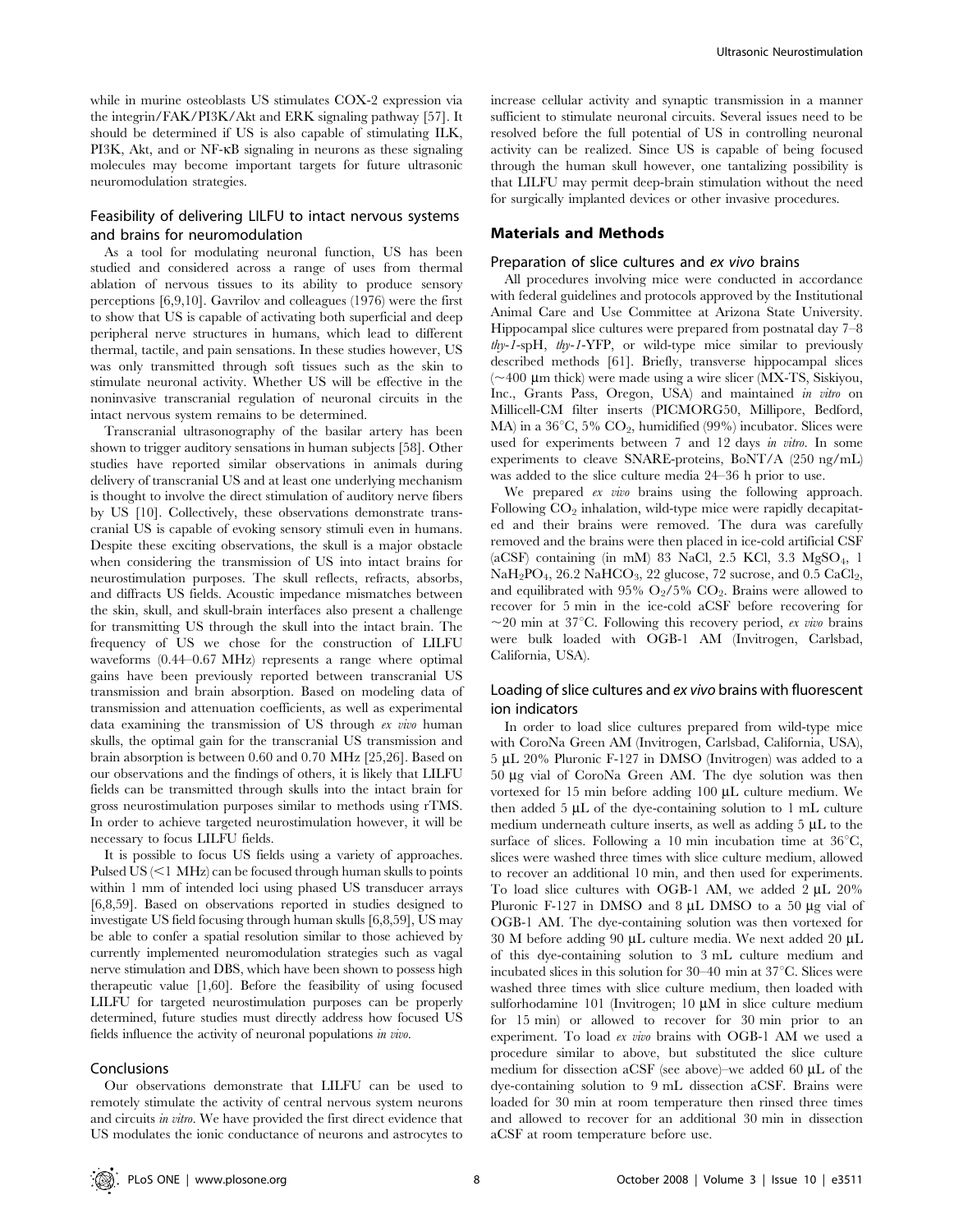Confocal imaging and whole-cell patch-clamp recordings

Slice cultures or whole ex vivo brains were transferred to recording chambers containing recording aCSF (in mM) 136 NaCl, 2.5 KCl, 1.3 MgSO4, 10 HEPES, 10 glucose, and 2.5  $CaCl<sub>2</sub>$ , pH 7.4 at room temperature. Recording chambers were affixed above US transducers on a custom built-stage on an Olympus Fluoview FV-300 laser-scanning confocal microscope (Olympus America, Inc., Center Valley, Pennsylvania, USA). Excitation of spH, OGB-1 AM, and CoroNa Green AM was performed using the 488 nm laser-line of an argon laser and in some experiments DiI was excited using a 546 nm HeNe laser. Time-series images were acquired using  $20\times(0.5 \text{ NA})$  or  $40\times(0.8 \text{ A})$ NA) Olympus UMPlanFL water-immersion lens.

Slice recording chambers consisted of culture inserts placed inside an aCSF reservoir held in place with either vacuum grease on the silicon face of the transducer. This approach produced  $\sim$ 4.5 mm standoff distance between the face of the transducer and the imaging plane on the surface of slices. In a subset of experiments, slice cultures  $(n=5)$  were mounted near the top of an aCSF column in a 500 mL beaker containing immersed US transducers, which were affixed to the bottom beakers to provide a 45 mm standoff distance. To image ex vivo brains, the ventral surface of whole ex vivo brains were glued to the bottom of polystyrene 6-well plates using superglue, which were filled with aCSF and mounted above US transducers using ultrasonic coupling gel. Confocal imaging of OGB-1 fluorescence was conducted on the superficial dorsal surface of ex vivo brains during transmission of LILFU waveforms from the ventral surface of the brain.

In a subset of experiments we performed whole-cell current clamp recordings from visually identified CA1 pyramidal neurons using standard approaches. Briefly, patch electrode pipettes filled with an intracellular solution containing (in mM) 130 KCl, 10 Na-HEPES, 10 Di-Tris-P-creatine, 0.2 EGTA, 3 Mg-ATP, and 0.5 Na-GTP, 280–290 mOsm, pH 7.2; the final resistance of these unpolished patch electrodes was  $5-7$  M $\Omega$ . Current clamp recordings were performed using a MultiClamp 700B patchclamp amplifier with pCLAMP 10 software (Molecular Devices, Sunnyvale, California, USA). Following 5–10 min of whole-cell access, changes in membrane voltage were recorded in response to stimulation with LILFU waveforms.

#### Generation and characterization of LILFU waveforms

In our studies we used custom built PZT ultrasound transducers  $(d = 35$  mm) having a single quarter-wave matching layer, a center frequency of 0.53 MHz, and a  $-6$  dB fractional bandwidth of 65% with two peaks (0.44 MHz, 0.66 MHz). LILFU waveforms used as stimuli were generated by repeating pulse trains of US tone bursts at a pulse repetition frequency until a desired number of tone bursts had been generated (Figure 1B). Ultrasound tone bursts were generated by trains of square waves  $(0.2 \text{ }\mu\text{sec})$  with variable amplitudes (Table S1) using an Agilent 33220A function generator. To produce final plate voltages delivered to transducers, square waves were further amplified (50 dB gain) using an ENI 240L RF amplifier. Square waves were delivered between 0.44– 0.67 MHz depending on the acoustic frequency desired, while the number of square waves driving each US tone burst equaled the number of acoustic cycles desired for a given US tone burst. Each US tone burst (pulse) contained between 1 and 50,000 acoustic cycles depending on the LILFU waveform generated. US tone bursts (Figure 1B) were repeated at a pulse repetition frequency by triggering the above referenced function generator with a second Agilent 33220A function generator. Pulse repetition frequencies were either a constant frequency or a swept waveform. Our primary LILFU waveform (LILFU-1) had the following properties:

f = 0.44 MHz, TBD = 22.7  $\mu$ s, c/tb = 10, PRF = 5 sec sweep 0– 100 Hz, and Ntb = 250.

To characterize LILFU power levels, we recorded voltage waveforms produced by US pressure waves using a hydrophone (HNR 500, Onda Corporation, Sunnyvale, California, USA) and an Agilent DSO6012A 100 MHz digital oscilloscope (Agilent Technologies, Inc., Santa Clara, California, USA). To confirm transducers were operating at the intended acoustic frequency, we performed an FFT on hydrophone voltage traces recorded in response to US tone bursts. All pressure waves produced by LILFU waveforms were measured at points corresponding to tissue positions in the actual recording chambers by positioning the hydrophone face using a xyz micromanipulator (MP-225, Novato, CA, USA) mounted on the vibration isolation table attached to the microscope stage (Figure S1). The position of slices in recording chambers was held consistent across experiments. We measured acoustic intensities with and without slices in the recording chamber and found no effect of the presence of a slice on the acoustic waveform. The acoustic pressure and ultrasonic intensities  $(I_{PA}$  and  $I_{TA}$ ) were calculated using published equations and technical standards established by the American Institute of Ultrasound in Medicine and the National Electrical Manufacturers Association [62].

#### Data analysis

Confocal images were analyzed offline using  $Image\bar{f}$  (http://rsb. info.nih.gov/ij/) or the Olympus Fluoview 5.0 software. We express changes in spH fluorescence as a percent change from baseline fluorescence levels. For OGB-1 and CoroNa Green signals, we calculated  $\Delta F/F_0$  using standard approaches where  $\Delta F = F - F_0$ . LILFU waveforms and electrophysiological analyses were performed offline using Igor Pro (WaveMetrics, Lake Oswego, Oregon, USA). Data shown are mean $\pm$ S.E.M.

### Supporting Information

Figure S1 Characterization and operation of PZT transducers. Illustration of experimental setup used to operate PZT transducers and transmit LILFU waveforms through neuronal tissue. For measuring PZT properties, as well as the pressure waves produced by US tone bursts, we used a calibrated hydrophone. To investigate the influence of LILFU on neuronal activity, we transmitted LILFU waveforms through a column of aCSF into hippocampal slice cultures while simultaneously performing confocal microscopy (see Materials and Methods for further details). Found at: doi:10.1371/journal.pone.0003511.s001 (2.80 MB TIF)

#### Table S1

Found at: doi:10.1371/journal.pone.0003511.s002 (0.05 MB DOC)

Video S1 The video illustrates a time-lapsed series of confocal images obtained from an organotypic slice culture prepared from a wild-type mouse, which was bath-loaded with OGB-1 AM. Hippocampal CA1 stratum pyramidale is indicated. The appearance of red stim indicates the delivery of LILFU-1. As indicated by the increase in OGB-1 fluorescence intensity, Ca2+ transients were triggered in response to stimulation with LILFU-1.

Found at: doi:10.1371/journal.pone.0003511.s003 (7.87 MB AVI)

Video S2 The video illustrates a time-lapsed series of confocal images obtained from a thy-1-spH organotypic slice culture. Hippocampal CA1 stratum pyramidale is in the upper left region of the movie with the proximal portion of stratum radiatum emerging towards the lower right quadrant of the movie. The appearance of red stim indicates the delivery of LILFU-1. As indicated by the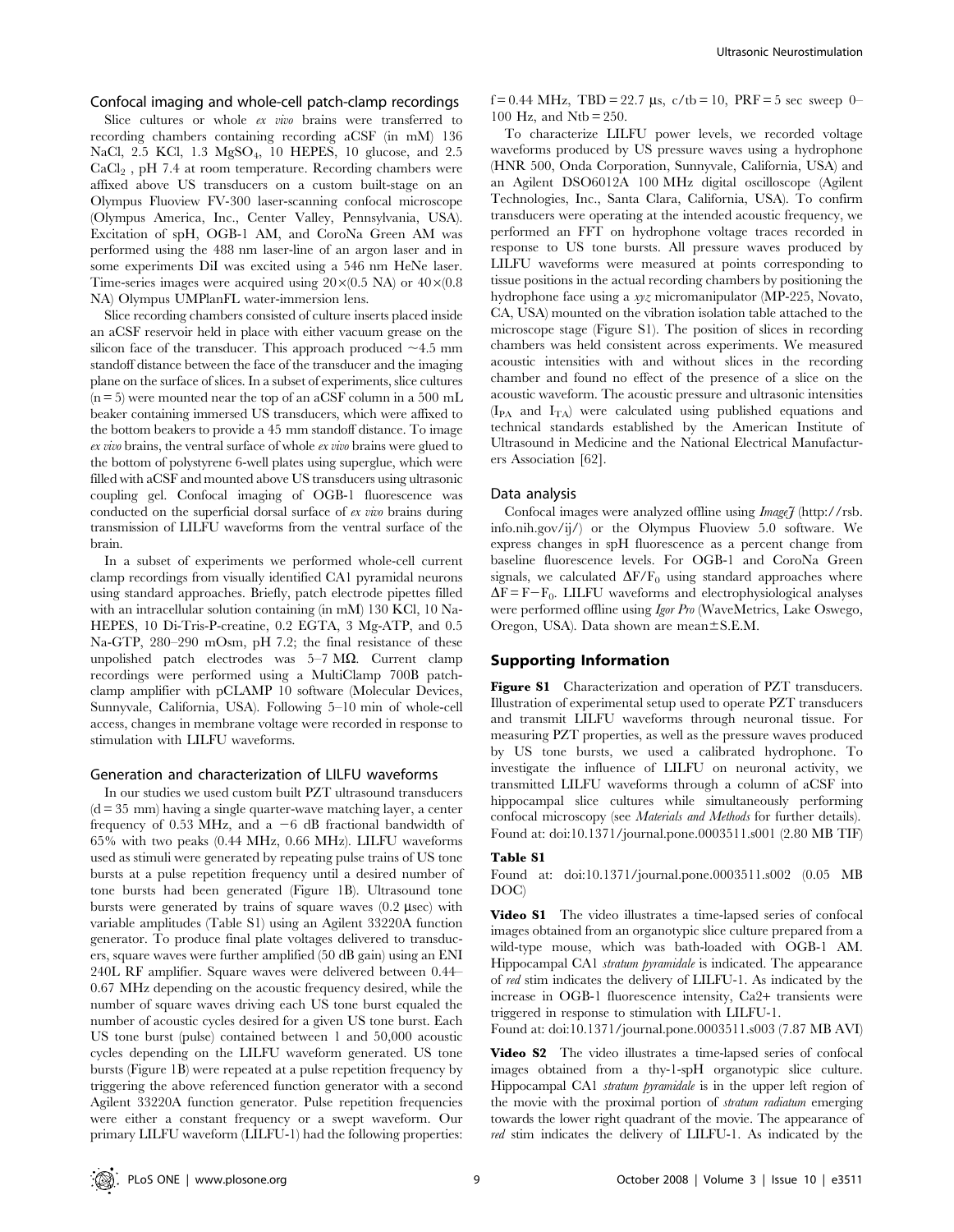increase in spH fluorescence intensity, the induction of vesicle release in response to LILFU can be clearly resolved at individual buttons. Found at: doi:10.1371/journal.pone.0003511.s004 (7.56 MB AVI)

### Acknowledgments

We thank Dr. Juan Burrone, Dr. Sumon K. Pal, Dr. Catherine E. Morris, and Daaimah LaVigne for their insightful comments on our manuscript. We also thank Dr. Andrew Trevelyan for advice on calcium-dye loading

#### References

- 1. Wagner T, Valero-Cabre A, Pascual-Leone A (2007) Noninvasive Human Brain Stimulation. Annu Rev Biomed Eng 9: 527–565.
- 2. Zhang F, Wang LP, Brauner M, Liewald JF, Kay K, et al. (2007) Multimodal fast optical interrogation of neural circuitry. Nature 446: 633–639.
- 3. Gavrilov LR, Gersuni GV, Ilyinsky OB, Sirotyuk MG, Tsirulnikov EM, et al. (1976) The effect of focused ultrasound on the skin and deep nerve structures of man and animal. Prog Brain Res 43: 279–292.
- 4. Fry FJ, Ades HW, Fry WJ (1958) Production of reversible changes in the central nervous system by ultrasound. Science 127: 83–84.
- 5. ter Haar G (2007) Therapeutic applications of ultrasound. Prog Biophys Mol Biol 93: 111–129.
- 6. Hynynen K, Jolesz FA (1998) Demonstration of potential noninvasive ultrasound brain therapy through an intact skull. Ultrasound Med Biol 24: 275–283.
- 7. Clement GT (2004) Perspectives in clinical uses of high-intensity focused ultrasound. Ultrasonics 42: 1087–1093.
- 8. Clement GT, Hynynen K (2002) A non-invasive method for focusing ultrasound through the human skull. Phys Med Biol 47: 1219–1236.
- 9. Fry WJ (1968) Electrical stimulation of brain localized without probes– theoretical analysis of a proposed method. J Acoust Soc Am 44: 919–931.
- 10. Gavrilov LR, Tsirulnikov EM, Davies IA (1996) Application of focused ultrasound for the stimulation of neural structures. Ultrasound Med Biol 22: 179–192.
- 11. O'Brien WD Jr (2007) Ultrasound-biophysics mechanisms. Prog Biophys Mol Biol 93: 212–255.
- 12. Dinno MA, Dyson M, Young SR, Mortimer AJ, Hart J, et al. (1989) The significance of membrane changes in the safe and effective use of therapeutic and diagnostic ultrasound. Phys Med Biol 34: 1543–1552.
- 13. Dalecki D (2004) Mechanical bioeffects of ultrasound. Annu Rev Biomed Eng 6: 229–248.
- 14. Mortimer AJ, Dyson M (1988) The effect of therapeutic ultrasound on calcium uptake in fibroblasts. Ultrasound Med Biol 14: 499–506.
- 15. Chapman IV, MacNally NA, Tucker S (1980) Ultrasound-induced changes in rates of influx and efflux of potassium ions in rat thymocytes in vitro. Ultrasound Med Biol 6: 47–58.
- 16. Sukharev S, Corey DP (2004) Mechanosensitive channels: multiplicity of families and gating paradigms. Sci STKE 2004: re4.
- 17. Morris CE, Juranka PF () Lipid Stress at Play: Mechanosensitivity of Voltage-Gated Channels, Current Topics in Membranes: Academic Press 2007. pp 297–338.
- 18. Mihran RT, Barnes FS, Wachtel H (1990) Temporally-specific modification of myelinated axon excitability in vitro following a single ultrasound pulse. Ultrasound Med Biol 16: 297–309.
- 19. Tsui PH, Wang SH, Huang CC (2005) In vitro effects of ultrasound with different energies on the conduction properties of neural tissue. Ultrasonics 43: 560–565.
- 20. Rinaldi PC, Jones JP, Reines F, Price LR (1991) Modification by focused ultrasound pulses of electrically evoked responses from an in vitro hippocampal preparation. Brain Res 558: 36–42.
- 21. Bachtold MR, Rinaldi PC, Jones JP, Reines F, Price LR (1998) Focused ultrasound modifications of neural circuit activity in a mammalian brain. Ultrasound Med Biol 24: 557–565.
- 22. Foster KR, Wiederhold ML (1978) Auditory responses in cats produced by pulsed ultrasound. J Acoust Soc Am 63: 1199–1205.
- 23. Young RR, Henneman E (1961) Functional effects of focused ultrasound on mammalian nerves. Science 134: 1521–1522.
- 24. Fry WJ, Wulff VJ, Tucker D, Fry FJ (1950) Physical factors involved in ultrasonically induced changes in living systems: I. Identification of nontemperature effects. J Acoust Soc Am 22: 867–876.
- 25. White PJ, Clement GT, Hynynen K (2006) Local frequency dependence in transcranial ultrasound transmission. Phys Med Biol 51: 2293–2305.
- 26. Hayner M, Hynynen K (2001) Numerical analysis of ultrasonic transmission and absorption of oblique plane waves through the human skull. J Acoust Soc Am 110: 3319–3330.
- 27. Meier SD, Kovalchuk Y, Rose CR (2006) Properties of the new fluorescent Na+ indicator CoroNa Green: comparison with SBFI and confocal Na+ imaging. J Neurosci Methods 155: 251–259.
- 28. Miller DL, Pislaru SV, Greenleaf JE (2002) Sonoporation: mechanical DNA delivery by ultrasonic cavitation. Somat Cell Mol Genet 27: 115–134.

and Sam Howard of the Onda Corporation for his technical advice hydrophone operation.

#### Author Contributions

Conceived and designed the experiments: WJT. Performed the experiments: WJT YT MF MLT EJO. Analyzed the data: WJT YT MLT EJO CM. Contributed reagents/materials/analysis tools: WJT MF. Wrote the paper: WJT YT MLT EJO.

- 29. Feng G, Mellor RH, Bernstein M, Keller-Peck C, Nguyen QT, et al. (2000) Imaging neuronal subsets in transgenic mice expressing multiple spectral variants of GFP. Neuron 28: 41–51.
- 30. Trevelyan AJ, Sussillo D, Watson BO, Yuste R (2006) Modular propagation of epileptiform activity: evidence for an inhibitory veto in neocortex. J Neurosci 26: 12447–12455.
- 31. Paoletti P, Ascher P (1994) Mechanosensitivity of NMDA receptors in cultured mouse central neurons. Neuron 13: 645–655.
- 32. Maroto R, Raso A, Wood TG, Kurosky A, Martinac B, et al. (2005) TRPC1 forms the stretch-activated cation channel in vertebrate cells. Nat Cell Biol 7: 179–185.
- 33. Li Z, Burrone J, Tyler WJ, Hartman KN, Albeanu DF, et al. (2005) Synaptic vesicle recycling studied in transgenic mice expressing synaptopHluorin. Proc Natl Acad Sci U S A 102: 6131-6136.
- 34. Miesenbock G, De Angelis DA, Rothman JE (1998) Visualizing secretion and synaptic transmission with pH-sensitive green fluorescence proteins. Nature 394: 192–195.
- 35. Gan WB, Grutzendler J, Wong WT, Wong RO, Lichtman JW (2000) Multicolor ''DiOlistic'' labeling of the nervous system using lipophilic dye combinations. Neuron 27: 219–225.
- 36. Rosenmund C, Stevens CF (1996) Definition of the readily releasable pool of vesicles at hippocampal synapses. Neuron 16: 1197–1207.
- 37. Bronk P, Deak F, Wilson MC, Liu X, Sudhof TC, et al. (2007) Differential effects of SNAP-25 deletion on Ca2+ -dependent and Ca2+ -independent neurotransmission. J Neurophysiol 98: 794–806.
- 38. Sankaranarayanan S, De Angelis D, Rothman JE, Ryan TA (2000) The use of pHluorins for optical measurements of presynaptic activity. Biophys J 79: 2199–2208.
- 39. Burrone J, Li Z, Murthy VN (2006) Studying vesicle cycling in presynaptic terminals using the genetically encoded probe synaptopHluorin. Nat Protoc 1: 2970–2978.
- 40. Ang ES, Jr, Gluncic V, Duque A, Schafer ME, Rakic P (2006) Prenatal exposure to ultrasound waves impacts neuronal migration in mice. Proc Natl Acad Sci U S A 103: 12903–12910.
- 41. Ebisawa K, Hata K, Okada K, Kimata K, Ueda M, et al. (2004) Ultrasound enhances transforming growth factor beta-mediated chondrocyte differentiation of human mesenchymal stem cells. Tissue Eng 10: 921–929.
- 42. Reher P, Doan N, Bradnock B, Meghji S, Harris M (1999) Effect of ultrasound on the production of IL-8, basic FGF and VEGF. Cytokine 11: 416–423.
- 43. Mukai S, Ito H, Nakagawa Y, Akiyama H, Miyamoto M, et al. (2005) Transforming growth factor-beta1 mediates the effects of low-intensity pulsed ultrasound in chondrocytes. Ultrasound Med Biol 31: 1713–1721.
- 44. Naruse K, Miyauchi A, Itoman M, Mikuni-Takagaki Y (2003) Distinct anabolic response of osteoblast to low-intensity pulsed ultrasound. J Bone Miner Res 18: 360–369.
- 45. Sant'Anna EF, Leven RM, Virdi AS, Sumner DR (2005) Effect of low intensity pulsed ultrasound and BMP-2 on rat bone marrow stromal cell gene expression. Orthop Res 23: 646-652.
- 46. Abe K, Saito H (2001) Effects of basic fibroblast growth factor on central nervous system functions. Pharmacol Res 43: 307–312.
- 47. Molteni R, Fumagalli F, Magnaghi V, Roceri M, Gennarelli M, et al. (2001) Modulation of fibroblast growth factor-2 by stress and corticosteroids: from developmental events to adult brain plasticity. Brain Res Brain Res Rev 37: 249–258.
- 48. Charron F, Tessier-Lavigne M (2007) The Hedgehog, TGF-beta/BMP and Wnt families of morphogens in axon guidance. Adv Exp Med Biol 621: 116–133.
- 49. Gora-Kupilas K, Josko J (2005) The neuroprotective function of vascular endothelial growth factor (VEGF). Folia Neuropathol 43: 31–39.
- 50. Jin KL, Mao XO, Greenberg DA (2000) Vascular endothelial growth factor: direct neuroprotective effect in in vitro ischemia. Proc Natl Acad Sci U S A 97: 10242–10247.
- 51. Flanders KC, Ren RF, Lippa CF (1998) Transforming growth factor-betas in neurodegenerative disease. Prog Neurobiol 54: 71–85.
- 52. Tesseur I, Wyss-Coray T (2006) A role for TGF-beta signaling in neurodegeneration: evidence from genetically engineered models. Curr Alzheimer Res 3: 505–513.
- 53. Mattson MP (2005) NF-kappaB in the survival and plasticity of neurons. Neurochem Res 30: 883–893.
- 54. Guo W, Jiang H, Gray V, Dedhar S, Rao Y (2007) Role of the integrin-linked kinase (ILK) in determining neuronal polarity. Dev Biol 306: 457–468.